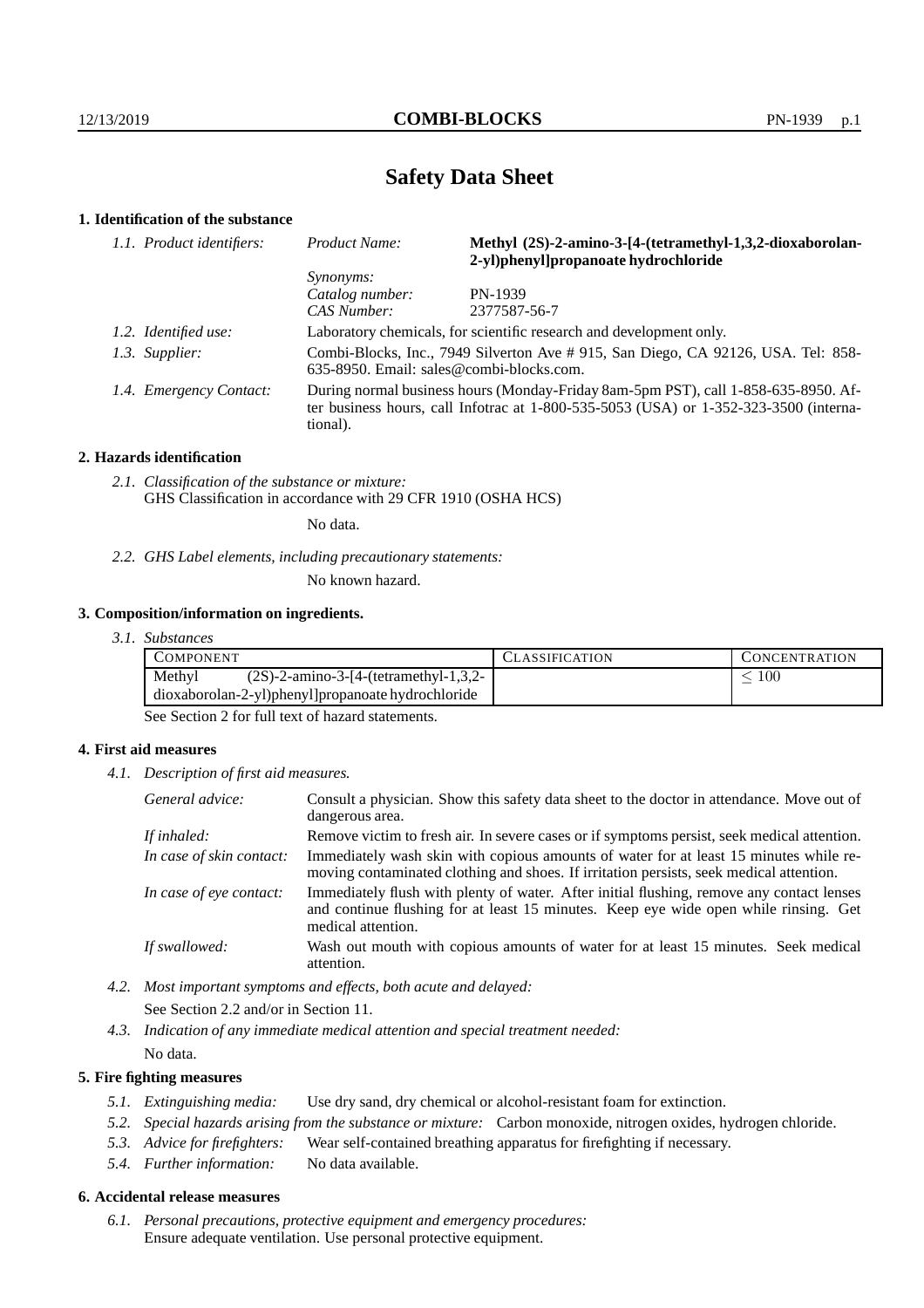|      | 6.2. Environmental precautions:                                                                                                                                                                                                                       |                                                                                                                                                                                                                                                                    |  |  |  |
|------|-------------------------------------------------------------------------------------------------------------------------------------------------------------------------------------------------------------------------------------------------------|--------------------------------------------------------------------------------------------------------------------------------------------------------------------------------------------------------------------------------------------------------------------|--|--|--|
|      | Should not be released into the environment. See Section 12 for additional ecological information.                                                                                                                                                    |                                                                                                                                                                                                                                                                    |  |  |  |
|      | 6.3. Methods and materials for containment and cleaning up:                                                                                                                                                                                           |                                                                                                                                                                                                                                                                    |  |  |  |
|      | Sweep up or vacuum up spillage and collect in suitable container for disposal.                                                                                                                                                                        |                                                                                                                                                                                                                                                                    |  |  |  |
|      |                                                                                                                                                                                                                                                       |                                                                                                                                                                                                                                                                    |  |  |  |
|      | 6.4. Reference to other sections:<br>Refer to protective measures listed in Sections 8 and 13.                                                                                                                                                        |                                                                                                                                                                                                                                                                    |  |  |  |
|      | 7. Handling and storage                                                                                                                                                                                                                               |                                                                                                                                                                                                                                                                    |  |  |  |
|      |                                                                                                                                                                                                                                                       | 7.1. Precautions for safe handling: Avoid contact with skin and eyes. Avoid inhalation of vapour or mist. Keep away<br>from sources of ignition - No smoking. Take measures to prevent the build up of electro-<br>static charge. For precautions see section 2.2. |  |  |  |
| 7.2. | Conditions for safe storage, including any incompatibilities: Store refrigerated. Keep container tightly closed in<br>a dry and well-ventilated place. Containers which are opened must be carefully resealed<br>and kept upright to prevent leakage. |                                                                                                                                                                                                                                                                    |  |  |  |
|      | Laboratory chemicals, for scientific research and development only.<br>7.3. Specific end use(s):                                                                                                                                                      |                                                                                                                                                                                                                                                                    |  |  |  |
|      | 8. Exposure Controls / Personal protection                                                                                                                                                                                                            |                                                                                                                                                                                                                                                                    |  |  |  |
|      | 8.1. Control parameters:                                                                                                                                                                                                                              |                                                                                                                                                                                                                                                                    |  |  |  |
|      | Components with workplace control parameters: Contains no substances with occupational exposure limit values.                                                                                                                                         |                                                                                                                                                                                                                                                                    |  |  |  |
| 8.2. | Exposure controls:                                                                                                                                                                                                                                    |                                                                                                                                                                                                                                                                    |  |  |  |
|      |                                                                                                                                                                                                                                                       | Appropriate engineering controls: Ensure that eyewash stations and safety showers are close to the workstation<br>location. Ensure adequate ventilation, especially in confined areas.                                                                             |  |  |  |
|      | Personal protective equipment:                                                                                                                                                                                                                        |                                                                                                                                                                                                                                                                    |  |  |  |
|      | Eye/face protection:                                                                                                                                                                                                                                  | Wear appropriate protective eyeglasses or chemical safety goggles as described by OSHA's<br>eye and face protection regulations in 29 CFR 1910.133 or European Standard EN166.                                                                                     |  |  |  |
|      | Skin protection:                                                                                                                                                                                                                                      | Handle with gloves. Gloves must be inspected prior to use. Use proper glove removal<br>technique (without touching glove's outer surface) to avoid skin contact with this product.                                                                                 |  |  |  |

Dispose of contaminated gloves after use in accordance with applicable laws and good laboratory practices. Wash and dry hands Body Protection: Complete suit protecting against chemicals, Flame retardant antistatic protective clothing., The type of protective equipment must be selected according to the concentration and

amount of the dangerous substance at the specific workplace.

Respiratory protection:

Control of environmental exposure: Prevent further leakage or spillage if safe to do so. Do not let product enter drains.

## **9. Physical and chemical properties**

*9.1. Information on basic physical and chemical properties*

| (a)     | Appearance:                                   | Solid          |
|---------|-----------------------------------------------|----------------|
| (b)     | Odour:                                        | No data        |
| (c)     | Odour Threshold:                              | No data        |
| (d)     | $pH$ :                                        | No data        |
| (e)     | Melting point/freezing point:                 | $190 - 210$ °C |
| (f)     | Initial boiling point and boiling range:      | No data        |
| (g)     | Flash point:                                  | No data        |
| (h)     | Evaporatoin rate:                             | No data        |
| (i)     | Flammability (solid, gas):                    | No data        |
| (j)     | Upper/lower flammability or explosive limits: | No data        |
| (k)     | Vapour pressure:                              | No data        |
| (1)     | Vapour density:                               | No data        |
| (m)     | Relative density:                             | No data        |
| (n)     | Water solubility:                             | No data        |
| $\circ$ | Partition coefficient: n-octanol/water:       | No data        |
| (p)     | Auto-ignition:                                | No data        |
| (q)     | Decomposition temperature:                    | No data        |
| (r)     | Viscosity:                                    | No data        |
| (s)     | Explosive properties:                         | No data        |
| (t)     | Oxidizing properties:                         | No data        |
|         |                                               |                |